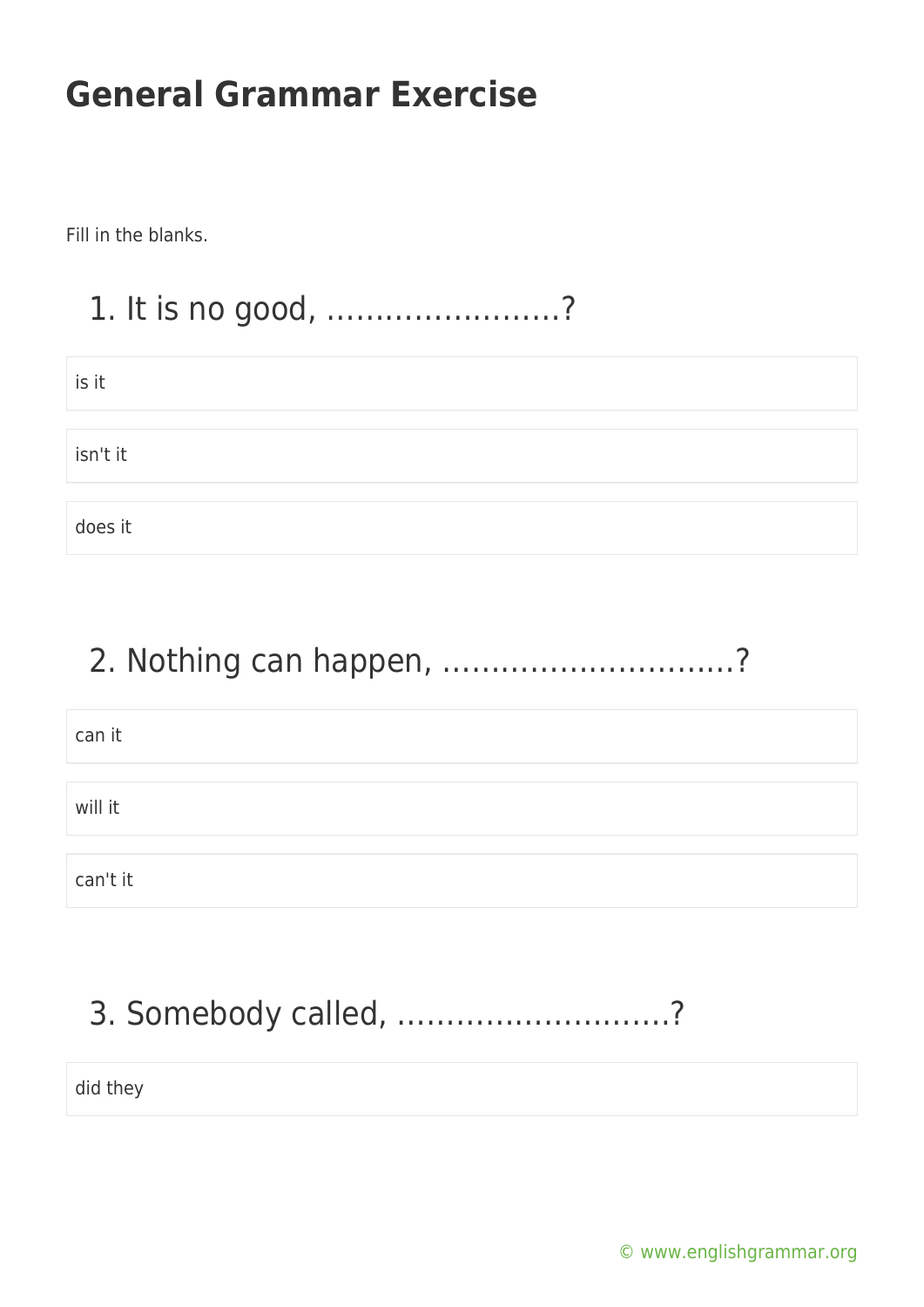didn't they

do they

I

me

### 4. My sister is nearly as tall as ………………………..

Either could be used here

### 5. Everybody except ……………………….. can go.

he

him

Either could be used here

[© www.englishgrammar.org](https://www.englishgrammar.org/)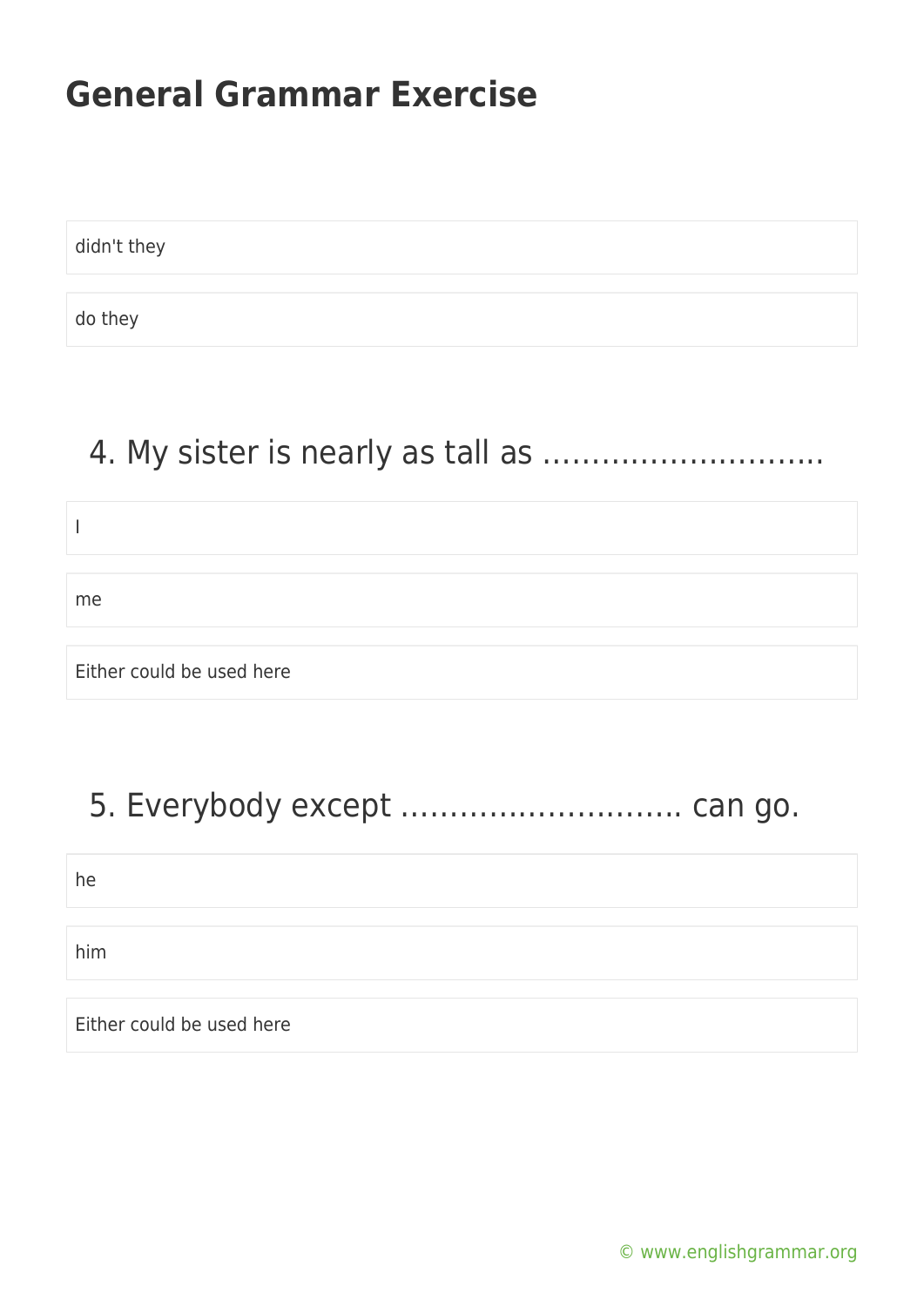### 6. Nobody but …………………………. was there.

she

her

Either could be used here

### 7. He ………………………… his memory.

| lost     |  |  |  |
|----------|--|--|--|
|          |  |  |  |
| has lost |  |  |  |
|          |  |  |  |
| was lost |  |  |  |

#### 8. I told him that I ………………………… to that place.

did not go

had not been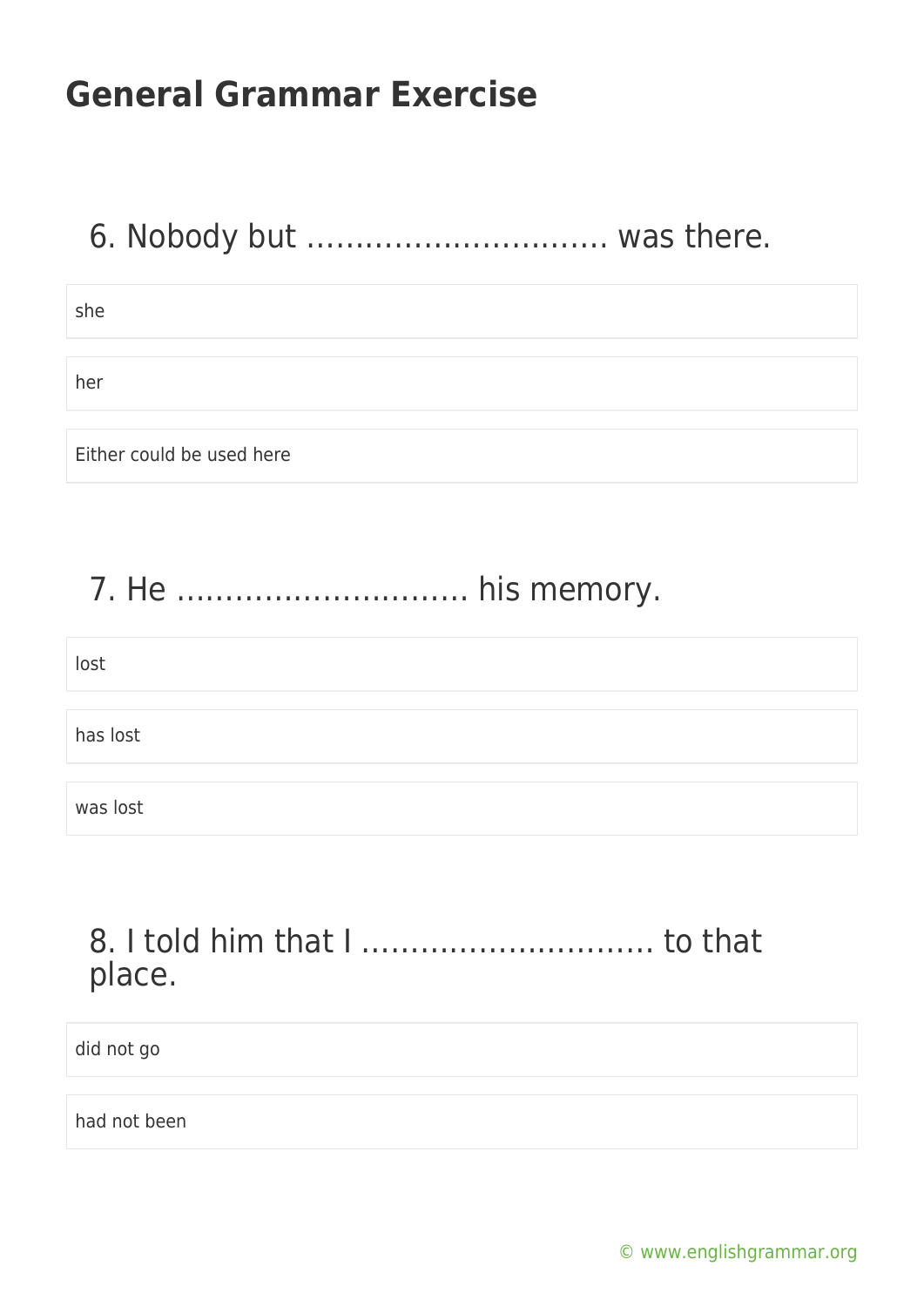have not been

#### 9. …………………………. the novel, I don't want to read the movie.

Seeing

Having seen

Seen

# 10. He ………………………… to join army last week.

applied

has applied

had applied

### 11. When I arrived at the party, she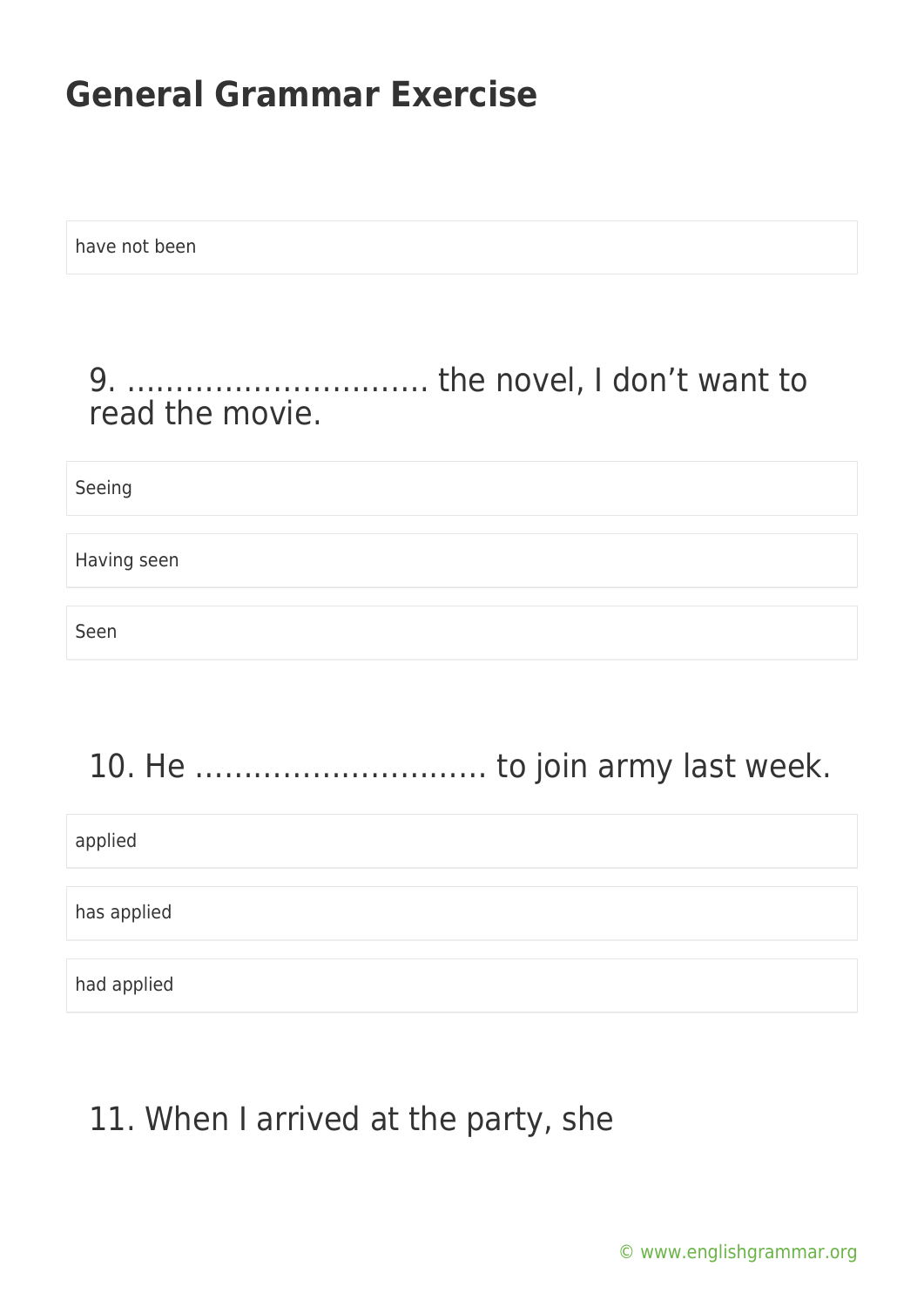…………………………… home.

was already gone

has already gone

had already gone

### 12. I …………………………….. a lot of movies recently.

am watching

have been watching

was watching

#### Answers

- 1. It is no good, is it?
- 2. Nothing can happen, can it?
- 3. Somebody called, didn't they?